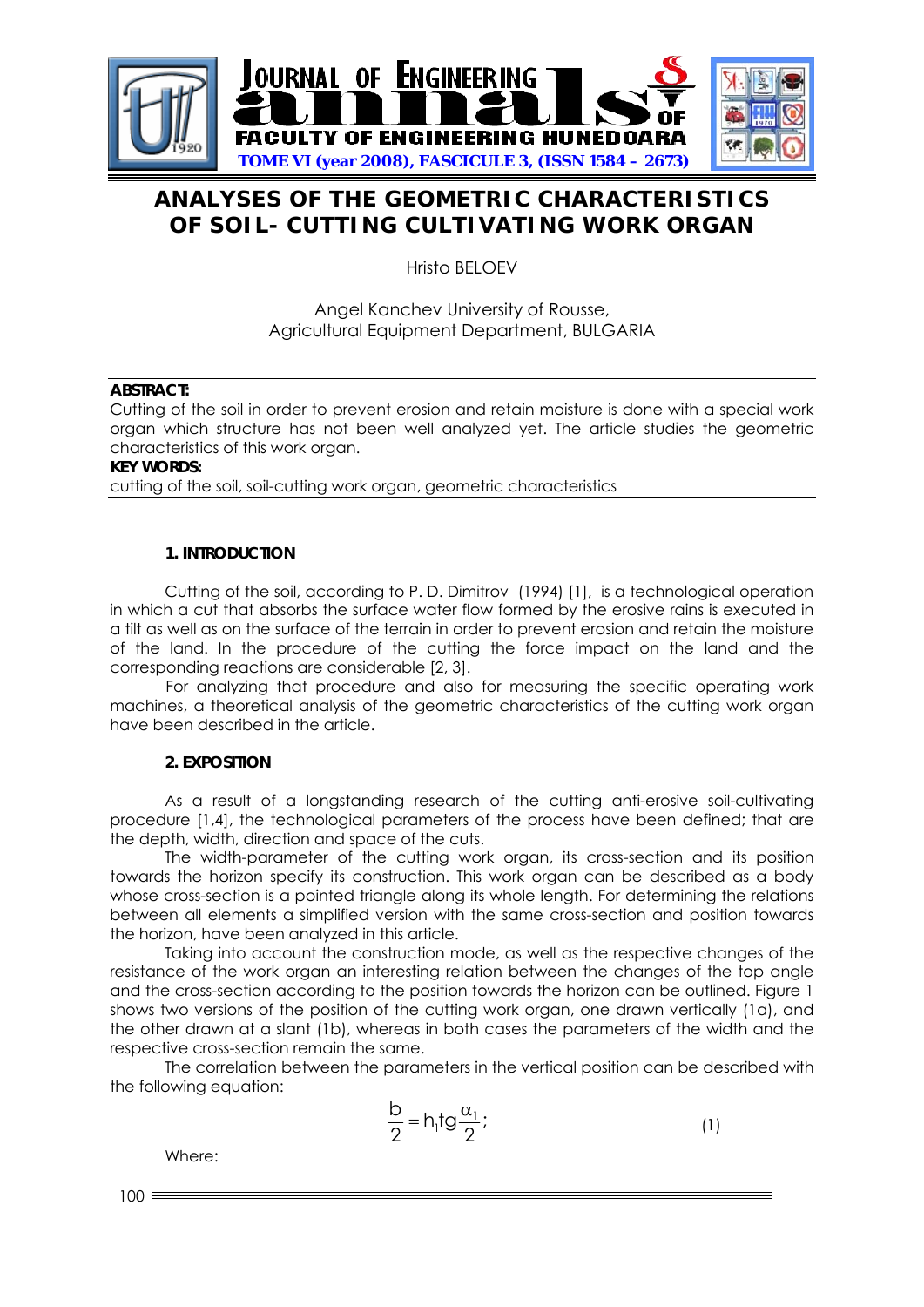

- - b is the width;

 $h_1$ - the height of the cross-section;

 $\alpha_1$ - an angle at the top of the cross-section



Figure 1. A cutting work organ is drawn: a) in a vertical position; b) at a slant In the slanted position the following equation is used:

$$
\frac{b}{2} = h_2 t g \frac{\alpha_2}{2},
$$
 (2)

Where:  $h_2 \bowtie \alpha_2$  are respectively the height and the angle at the top of the crosssection in the direction of the movement.

Following the relation:

$$
\frac{h_1}{h_2} = \sin \beta, \tag{3}
$$

where  $\beta$  is the angle of the position of the work organ and after some calculations have been done the following equation is achieved:

$$
h_1tg\frac{\alpha_1}{2}=\frac{h_1}{\sin\beta}tg\frac{\alpha_2}{2}.
$$
 (4)

The next equation shows the correlation among the angles  $\alpha_1, \alpha_2$  and  $\beta$ :

$$
\alpha_2 = 2 \text{arctg} \left( \sin \beta . \text{tg} \frac{\alpha_1}{2} \right) \tag{5}
$$



The result in (5) can be described with the following graphs (fig.2 a, b).

Fig. 2.A graphic dependence of the top angles  $\alpha_1$ ,  $\alpha_2$  on the slanted angle  $\beta$ 

α) dependence of the top angles  $\alpha_1 \shortparallel \alpha_2$  at a constant value of the slanted angle  $\beta$  = 75°;

b) at a slanted top angle  $\alpha_2$  = 30° and 15°.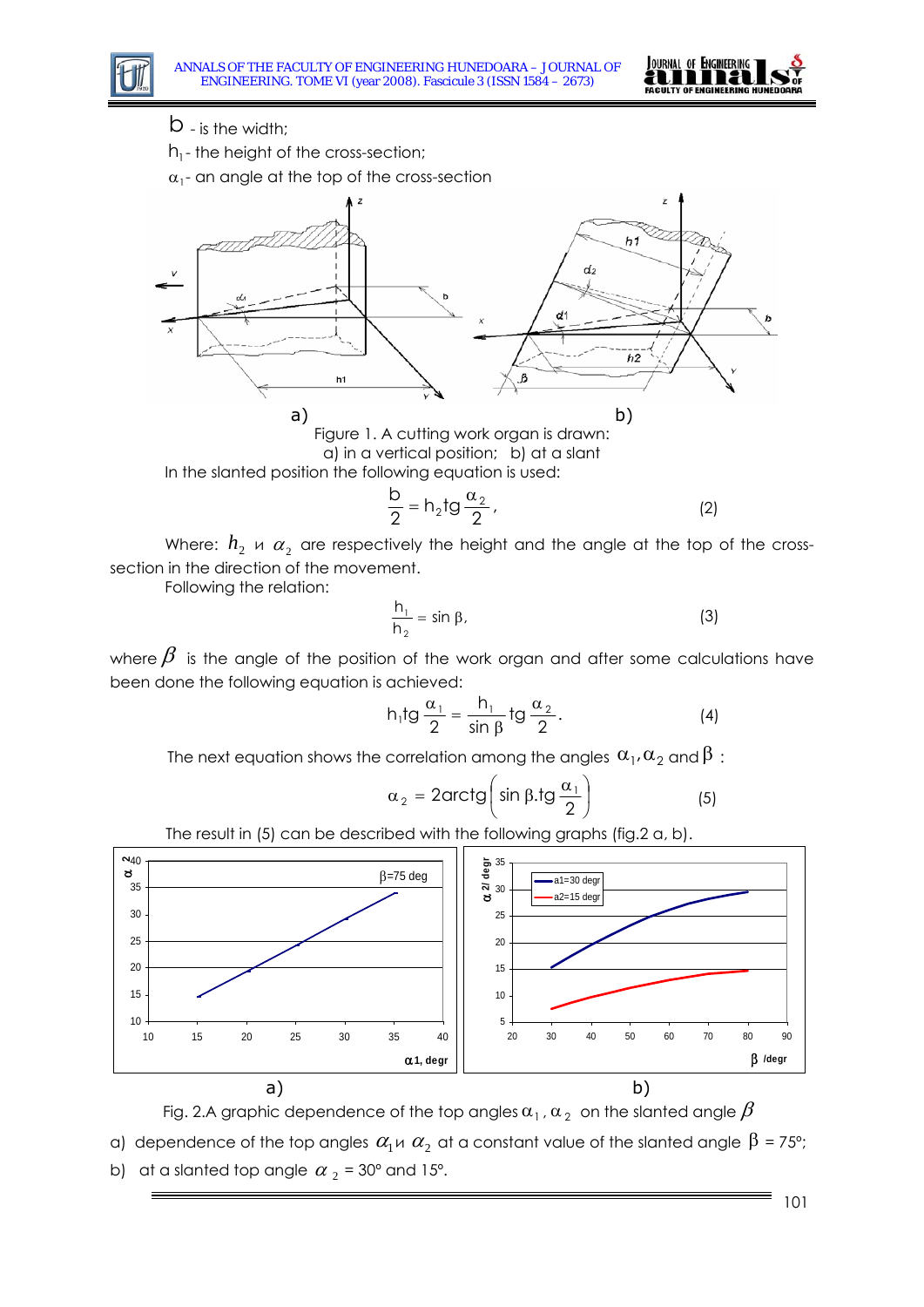

Choosing a desired value of the cross-sectional angle of the work organ  $\alpha_1$ , the change of the slanted angle of the cutting work organ leads to a decrease of the angle of the direction of movement  $\alpha_2$  with the decrease in the slanted position of the work organ towards the horizon. This means that at a comparatively high value of the top angle  $\alpha_{_1}$  (the aim of which is to lessen wear of the cutting edge), and an increase in the slanted position of the work organ towards the horizon, a relatively lower value of the angle  $\alpha_2$  has been realized. This result, in its turn, indicates a less extent of resistance of movement in the soil, because it is reasonable to suggest that with the movement of the cutting work organ in the soil, the efforts will be directed primarily in the horizontal way.

Studying the best characteristics of the cutting work organ from the position of its strength, construction and technology, it is suitable to have a work organ with a cross-section a combination of a triangle at the top and a form of a rectangle afterwards. (fig.3). It is desirable to determine the relation between the surface of the cross-section and respectively the angle of the slant of the work organ towards the horizon (angle  $\beta$ ).

Keeping the values of the width and cross-section constant, the following results illustrating the surfaces of the cross-section at a vertical position of the cutting work organ have been achieved:

$$
S_1 = \frac{1}{2}bh_1 + b.h'_1,
$$
 (6)

Where:

 $S<sub>1</sub>$  is the surface of the cross-section of the cutting work organ in a vertical position;

b - width of an acting work organ;

 $h_1$ - height of the cross-section of the triangle of the cutting work organ in a vertical position;

 $h'_1$  - height of the cross-section of the rectangle of the cutting work organ in a vertical position



Fig.3. A diagram of the cross-section of an acting work organ a) in a vertical position; b) at a slant towards the horizon

When the cutting work organ is at a slanted position, the surface of its cross-section can be calculated by the following equation:

$$
S_2 = \frac{1}{2}bh_1 + b.h'_2,
$$
 (7)

Where:

 $S_2$  is the surface of the cross-section of a slanted work organ;

b - the width of the work organ;

 $h_1$ - the height of the cross-section of the triangle profile of a slanted work organ;

 $h_2^{\prime}$  - the height of the cross-section of the rectangular profile of a slanted work organ; 102